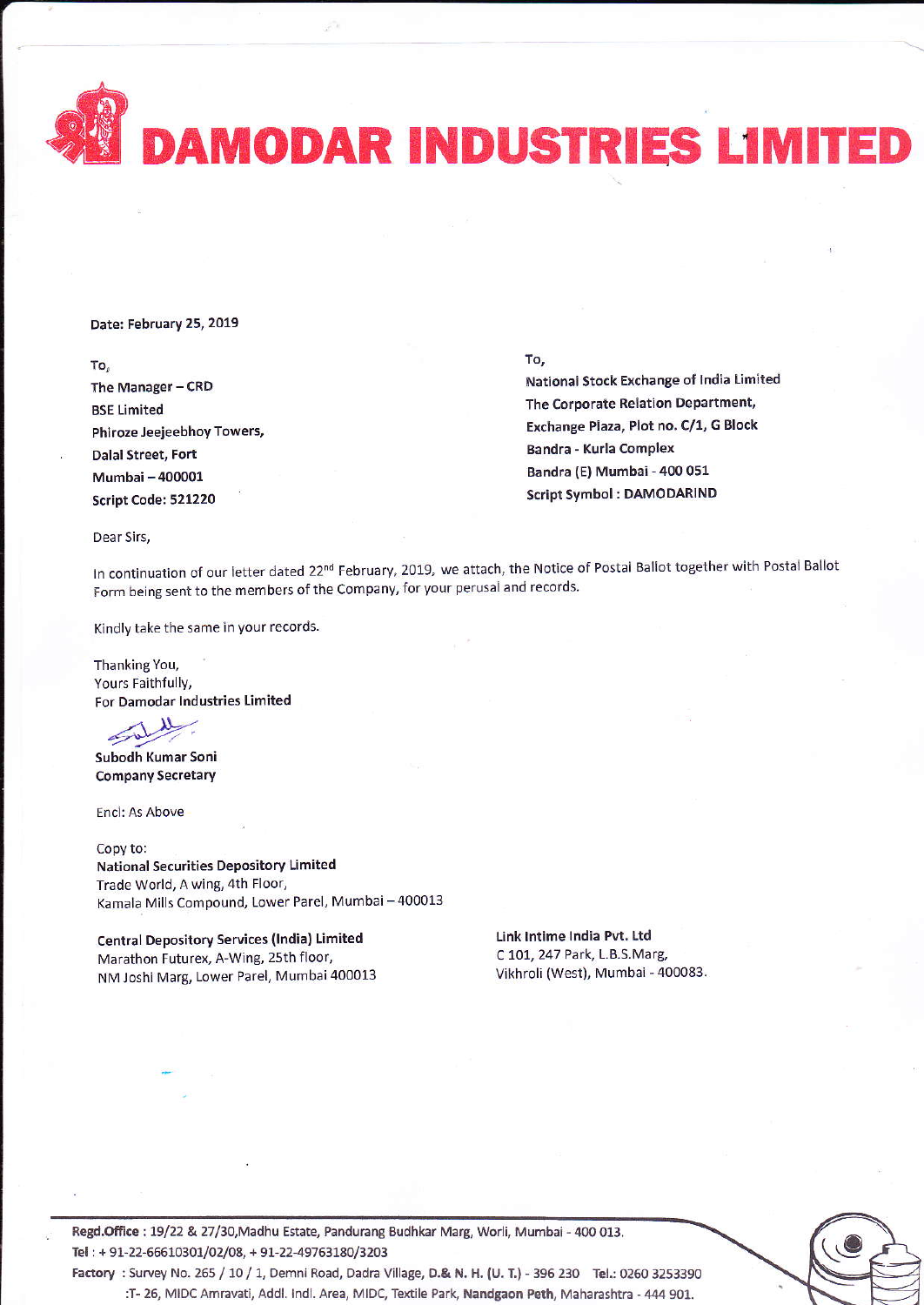

# **DAMODAR INDUSTRIES LIMITED**

 Regd. Office: 19/22 & 27/30, Madhu Estate, Pandurang Budhkar Marg, Worli, Mumbai 400 013 Corporate Identity Number: L17110MH1987PLC045575 Tel: +91 – 022 -6661 0301/2 • Fax: 022- 6661 0308 E-mail:cs@damodargroup.com • www.damodargroup.com

## **POSTAL BALLOT NOTICE**

*[Notice pursuant to Section 110 of the Companies Act, 2013 read with Rule 22 of the Companies (Management and Administration) Rules, 2014]*

#### Dear Members,

Notice is hereby given to the members of Damodar Industries Limited (the "Company"), pursuant to Section 110 of the Companies Act, 2013 (the"Act"), read with Rule 22 of the Companies (Management and Administration) Rules, 2014 (the "Management Rules") including any statutory modification or re-enactment thereof for the time being in force, and other applicable provisions, if any, that the resolution appended below is proposed to be passed as Special Resolution by way of Postal Ballot including Electronic voting in compliance with the applicable provisions of the Companies Act, 2013 and the rules framed thereunder.

An explanatory statement pursuant to Section 102 of the Companies Act, 2013 and other applicable legal provisions, pertaining to the said resolution setting out the material facts and the reasons thereof, is also appended. The said resolution and explanatory statement are being sent to you along with a postal ballot form ("Postal Ballot Form") and self-addressed Business Reply envelope for your consideration.

Pursuant to Rule 22(5) of the Companies (Management and Administration) Rules, 2014, the Board of Directors has appointed Mr. Vishal N. Manseta, Practicing Company Secretary (ACS:25183, CP No. 8981) as the Scrutinizer for conducting the Postal Ballot voting process in a fair and transparent manner. The Scrutinizer is willing to be appointed and be available for the purpose of ascertaining the requisite majority.

The Members holding equity shares of the Company are requested to carefully read the instructions enclosed with the Postal Ballot Form and return the said Form duly completed in the attached self-addressed, postage prepaid envelope, if posted in India, so as to reach the Scrutinizer not later than close of working hours (5.00 pm IST) on March 29, 2019. Please note that any Postal Ballot Form(s) received after the said date will be treated as not having been received. Also, the e-voting module will be disabled after the business hours i.e. 5.00 pm IST on March 29, 2019 for voting by the Members holding equity shares of the Company. The postage will be borne and paid for by the Company.

In accordance with Regulation 44(1) of Securities and Exchange Board of India (Listing Obligations and Disclosure Requirements) Regulations, 2015 and Section 108 of the Act read with Rule 20 of Companies (Management and Administration) Rules, 2014, as amended, the Company is pleased to offer facility of voting by electronic means ("e-voting") to its Members to enable them to cast their votes through e-voting instead of returning duly filled Postal Ballot forms. Members holding equity shares of the Company are requested to follow the procedure as stated in the notes and instructions for casting of votes by e-voting. The Members holding equity shares of the Company have both the options of voting i.e. by e-voting and through Postal Ballot Form. Kindly note that while exercising their vote, members holding equity shares of the Company can opt for only one of the two modes of voting i.e. either through Postal Ballot Form or e-voting. If you are opting for e-voting, then do not vote through Postal Ballot Form and vice versa. In case member votes through both the modes, voting done by e-voting shall prevail and votes cast through postal ballot will be treated as invalid.

The Scrutinizer will submit his report to Chairman of the Company, or in his absence a person authorized by him / the Board in writing, after completion of scrutiny of Postal Ballot (including e-voting). The results of the Postal Ballot will be announced on or before Sunday, March 31, 2019 and will be displayed at the website of the Company i.e., www.damodargroup.com and communicated to CDSL (Central Depository Services (India) Limited) and BSE Limited (the "BSE") and National Stock Exchange of India Limited (the "NSE"), (BSE & NSE collectively referred as the "Stock Exchanges"), being the stock exchanges where the equity shares of the Company are listed.

**The Members are requested to consider and, if thought fit, pass the following resolution:**

## **SPECIAL BUSINESS:**

**Item No. 1: To consider and approve the re-appointment of Mr. Girdharlal S. Daga (DIN: 00115772) as an Independent Director of the Company for the 2nd term of five (5) years commencing from 01st April, 2019 pursuant to provision of Section 149 (1) of the Companies Act,2013**

To consider and, if thought fit, to pass the following resolution as a **Special Resolution**:

"**RESOLVED THAT** pursuant to the provisions of Sections 149, 150,152, 178 and any other applicable provisions of the Companies Act, 2013 and the Rules made thereunder read with Schedule IV to the Companies Act, 2013, the Companies (Appointment and Qualification of Directors) Rules, 2014, SEBI (Listing Obligations and Disclosure Requirements) Regulations, 2015 (including any statutory modification(s) or re-enactment thereof for the time being in force), approval of Members of the Company be and is hereby accorded to the re-appointment of Mr. Girdharlal S. Daga (holding DIN 00115772), whose current period of office is expiring on 31st March 2019, as an Independent Director of the Company, not liable to retire by rotation, for his second term of 5 consecutive years with effect from 1st April, 2019 on the terms and conditions referred to in the explanatory statement of material facts annexed to this Notice.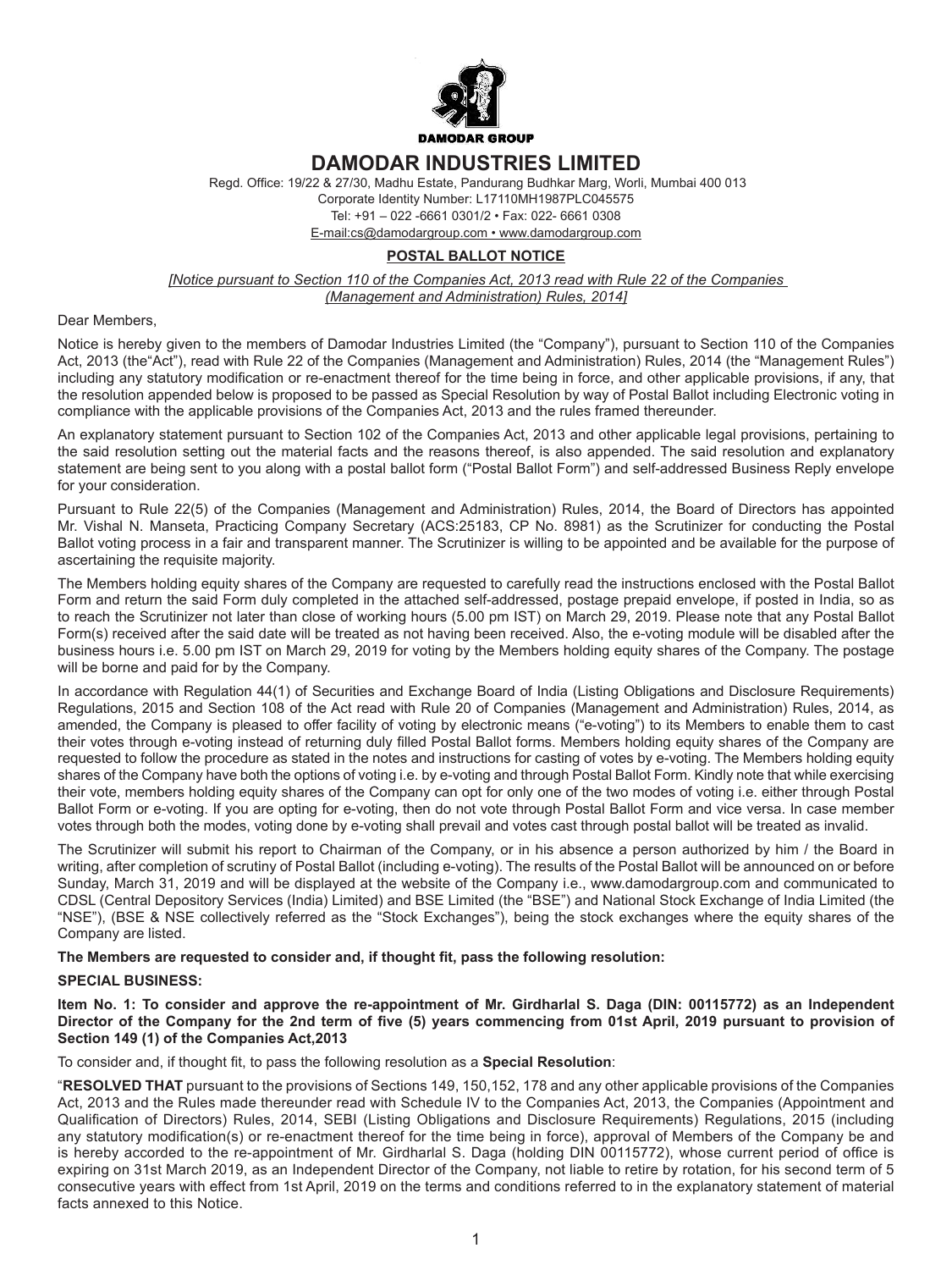**RESOLVED FURTHER THAT** pursuant to the provisions of Section 149, 197 and any other applicable provisions of the Companies Act, 2013 and rules made thereunder (including any statutory modification(s) or re-enactment thereof for the time being in force), Mr. Girdharlal S. Daga be paid such fees and commission as the Board may approve from time to time and subject to such limits prescribed or as may be prescribed from time to time.

**RESOLVED FURTHER THAT** for the purpose of giving effect to this Resolution, the Board of Directors of the Company be and is hereby authorized to do all such acts, deeds, matters and things and give such directions as it may in its absolute discretion deem necessary, proper or desirable and to settle any question, difficulty or doubt that may arise in this regard and also to the extent permitted by law, all or any of the powers herein conferred to any Committee of Directors or the Managing Director or any Director(s) or any other Key Managerial Personnel or any other officer(s) of the Company."

## **Item No. 02: To consider and approve the matter of revision in remuneration of Mr. Ajay Biyani (DIN: 00014896) Managing Director of the Company:**

To consider and if thought fit, to pass, the following Resolution as a **Special Resolution**:

**"RESOLVED THAT,** pursuant to the provisions of Section 196, 197, 198, 203 and other applicable provisions of the Companies Act, 2013, and Schedule V of the Act read with Companies (Appointment and Remuneration of Managerial Personnel) Rules, 2014 and other applicable rules, regulations issued by the Ministry of Corporate Affairs in this regard and Regulation 17(6)(e) of Securities and Exchange Board of India (Listing Obligations And Disclosure Requirements) (Amendment) Regulations, 2018 and other applicable Regulations of SEBI (LODR) Regulations, 2015 including any statutory amendments, modifications or re-enactment thereof and all other statutory approvals and consents of the Central Government, as required, and on the basis of recommendation of the Nomination & Remuneration Committee & the Board of Directors, the consent of the Shareholders of the Company be and is hereby accorded for the revision in the remuneration payable to Mr. Ajay Biyani (DIN: 00014896) Managing Director of the Company of Rs. 67,20,000 (Rupees Sixty Seven Lakhs Twenty Thousand) per annum for the existing term until revised further with other terms and conditions remaining unchanged as per the agreement entered into between him and the Company and with the power to the Board of Directors to alter and modify the same, inconsonance with the provisions of the Act and in the best interest of the Company.

**RESOLVED FURTHER THAT,** subject to the provisions of Section 197 the Companies Act, 2013 as amended from time and time, the minimum Remuneration payable to Mr. Ajay Biyani (DIN: 00014896), in the event of loss or inadequacy of profit in any Financial Year, shall be as per the limit set out in section II of part II of Scheduled V of the Companies Act, 2013 or any other applicable limits, as provided by the Central Government in this regard, from time to time.

**RESOLVED FURTHER THAT**, for the purpose of giving effect to this Resolution, the Board of Directors (or any Committee thereof) be and is hereby authorized to undertake all acts, deeds and execute all documents and pass relevant resolutions for the purpose of giving effect to this resolution, including modification and amendment of any revisions, thereof and to enter into relevant agreement with the Director, as required, from time to time and to undertake all such steps, as may be deemed necessary in this matter.

**RESOLVED FURTHER THAT** the Executive Directors and the Company Secretary of the Company, either jointly or severally be and are hereby authorized to file the said resolution with the Registrar of Companies, Mumbai, and to do all such acts, deeds and things as may be necessary, expedient and incidental thereto to give effect to the above resolution."

## **Item No. 03: To consider and approve the matter of revision in remuneration of Mr. Arunkumar Biyani (DIN: 00016519) Chairman and Whole Time Director of the Company:**

To consider and if thought fit, to pass, the following Resolution as a **Special Resolution**:

**"RESOLVED THAT,** pursuant to the provisions of Section 196, 197, 198, 203 and other applicable provisions of the Companies Act, 2013, and Schedule V of the Act read with Companies (Appointment and Remuneration of Managerial Personnel) Rules, 2014 and other applicable rules, regulations issued by the Ministry of Corporate Affairs in this regard and Regulation 17(6)(e) of Securities and Exchange Board of India (Listing Obligations And Disclosure Requirements) (Amendment) Regulations, 2018 and other applicable Regulations of SEBI (LODR) Regulations, 2015 including any statutory amendments, modifications or re-enactment thereof and all other statutory approvals and consents of the Central Government, as required, and on the basis of recommendation of the Nomination & Remuneration Committee & the Board of Directors, the consent of the Shareholders of the Company be and is hereby accorded for the revision in the remuneration payable to Mr. Arunkumar Biyani (DIN: 00016519) Chairman and Whole Time Director of the Company of Rs. 67,20,000 (Rupees Sixty Seven Lakhs Twenty Thousand) per annum for the existing term until revised further with other terms and conditions remaining unchanged as per the agreement entered into between him and the Company and with the power to the Board of Directors to alter and modify the same, inconsonance with the provisions of the Act and in the best interest of the Company."

**RESOLVED FURTHER THAT,** subject to the provisions of Section 197 the Companies Act, 2013 as amended from time and time, the minimum Remuneration payable to Mr. Arunkumar Biyani (DIN: 00016519), in the event of loss or inadequacy of profit in any Financial Year, shall be as per the limit set out in section II of part II of Scheduled V of the Companies Act, 2013 or any other applicable limits, as provided by the Central Government in this regard, from time to time.

**RESOLVED FURTHER THAT**, for the purpose of giving effect to this Resolution, the Board of Directors (or any Committee thereof) be and is hereby authorized to undertake all acts, deeds and execute all documents and pass relevant resolutions for the purpose of giving effect to this resolution, including modification and amendment of any revisions, thereof and to enter into relevant agreement with the Director, as required, from time to time and to undertake all such steps, as may be deemed necessary in this matter.

**RESOLVED FURTHER THAT** the Executive Directors and the Company Secretary of the Company, either jointly or severally be and are hereby authorized to file the said resolution with the Registrar of Companies, Mumbai, and to do all such acts, deeds and things as may be necessary, expedient and incidental thereto to give effect to the above resolution."

**Item No. 04: To consider and approve the matter of revision in remuneration of Mr. Anil D. Biyani (DIN: 00016554) Whole Time Director of the Company:**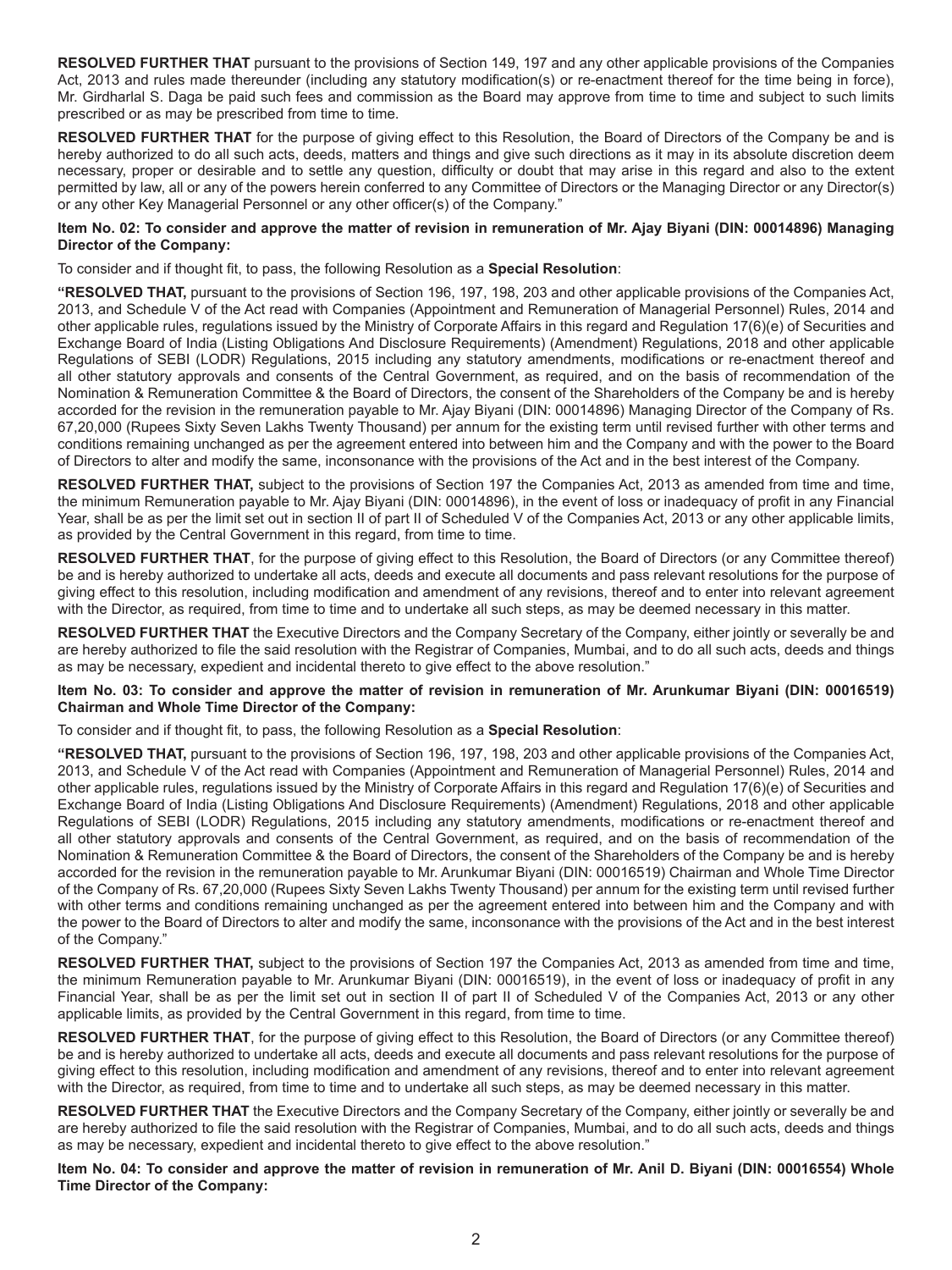To consider and if thought fit, to pass, the following Resolution as a **Special Resolution**:

**"RESOLVED THAT,** pursuant to the provisions of Section 196, 197, 198, 203 and other applicable provisions of the Companies Act, 2013, and Schedule V of the Act read with Companies (Appointment and Remuneration of Managerial Personnel) Rules, 2014 and other applicable rules, regulations issued by the Ministry of Corporate Affairs in this regard and Regulation 17(6)(e) of Securities and Exchange Board of India (Listing Obligations And Disclosure Requirements) (Amendment) Regulations, 2018 and other applicable Regulations of SEBI (LODR) Regulations, 2015 including any statutory amendments, modifications or re-enactment thereof and all other statutory approvals and consents of the Central Government, as required, and on the basis of recommendation of the Nomination & Remuneration Committee & the Board of Directors, the consent of the Shareholders of the Company be and is hereby accorded for the revision in the remuneration payable to Mr. Anil D. Biyani (DIN: 00016554) Whole Time Director of the Company of Rs. 67,20,000 (Rupees Sixty Seven Lakhs Twenty Thousand) per annum for the existing term until revised further with other terms and conditions remaining unchanged as per the agreement entered into between him and the Company and with the power to the Board of Directors to alter and modify the same, inconsonance with the provisions of the Act and in the best interest of the Company."

**RESOLVED FURTHER THAT,** subject to the provisions of Section 197 the Companies Act, 2013 as amended from time and time, the minimum Remuneration payable Mr. Anil D. Biyani (DIN: 00016554), in the event of loss or inadequacy of profit in any Financial Year, shall be as per the limit set out in section II of part II of Scheduled V of the Companies Act, 2013 or any other applicable limits, as provided by the Central Government in this regard, from time to time.

**RESOLVED FURTHER THAT**, for the purpose of giving effect to this Resolution, the Board of Directors (or any Committee thereof) be and is hereby authorized to undertake all acts, deeds and execute all documents and pass relevant resolutions for the purpose of giving effect to this resolution, including modification and amendment of any revisions, thereof and to enter into relevant agreement with the Director, as required, from time to time and to undertake all such steps, as may be deemed necessary in this matter.

**RESOLVED FURTHER THAT** the Executive Directors and the Company Secretary of the Company, either jointly or severally be and are hereby authorized to file the said resolution with the Registrar of Companies, Mumbai, and to do all such acts, deeds and things as may be necessary, expedient and incidental thereto to give effect to the above resolution."

> By Order of the Board of Directors  **For Damodar Industries Limited**

Place: Mumbai **Company Secretary** Dated: February 22, 2019

**Sd/- (Subodh Kumar Soni)**

## **Notes:**

- 1. A statement pursuant to Section 102 (1) of the Companies Act, 2013 Act and Rules related thereto, setting out all material facts relating to the resolutions mentioned in this Postal Ballot Notice is attached.
- 2. The Postal Ballot Notice along with the Postal Ballot Form is being sent to the Members whose names appear on the Register of Members/List of Beneficial Owners as received from the National Securities Depository Limited (NSDL) and Central Depository Services (India) Limited as on Friday, February 22,2019 i.e. "the cut-off date". The Postal Ballot Notice is being sent to Members in electronic form to the email addresses registered with their Depository Participants (in case of electronic shareholding)/ the Company's Registrar and Share Transfer Agent (in case of physical shareholding). For Members whose email IDs are not registered, physical copies of the Postal Ballot Notice are being sent by permitted mode along with a postage prepaid self-addressed Business Reply Envelope.
- 3. Voting right shall be reckoned on the paid-up value of shares registered in the name of Member/ Beneficial Owner (in case of electronic shareholding) as on Friday, February 22, 2019. A Member cannot exercise his/her vote by proxy on postal ballot.
- 4. Members who have received this Postal Ballot Notice by an e-mail and who wish to vote through physical Postal Ballot may download the Postal Ballot Form attached to the e-mail or from the "Investor" section on the Company's website: www. damodargroup.com where this Postal Ballot Notice is displayed and send the duly completed and signed Postal Ballot Form so as to reach the Scrutinizer on or before 5:00 p.m. (IST) on Friday, March 29, 2019.
- 5. In case a Member is desirous of obtaining a printed Postal Ballot Form or a duplicate, he or she may send an e-mail to cs@ damodargroup.com. The Company/Registrar and Transfer Agent shall forward the same along with postage prepaid self addressed Business Reply Envelope to the Member.
- 6. Pursuant to the provisions of Section 108 of the Companies Act, 2013 and all other applicable provision of the Act read with the Companies (Management and Administration) Rules,2014 as amended, and Regulation 44 of the Securities and Exchange Board of India (Listing Obligations and Disclosures Requirements) Regulations,2015 ("Listing Regulations"),the Company is please to provide e-voting facility to all its members, to enable them to cast their votes electronically and has engaged the services of Central Depository Services (India) Limited ("CDSL") as the agency to provide e-voting facility. Instructions for the process to be follows for e-voting are annexed to this Postal Ballot Notice.
- 7. The Members can opt for only one mode of voting, i.e. either by physical ballot or e-voting. In case Members cast their votes through both the modes, voting done by e-voting shall prevail and votes cast through physical Postal Ballot Forms will be treated as "INVALID".
- 8. The e-voting period commences on Thursday, February 28, 2019 at 9:00 a.m. (IST) and ends at 5:00 p.m. (IST) on Friday, March 29, 2019. During this period, Members of the Company, holding shares either in physical or dematerialized form, as on the cut off date, that is, Friday, February 22, 2019, may cast their vote electronically. The instructions for electronic voting are annexed to this Notice.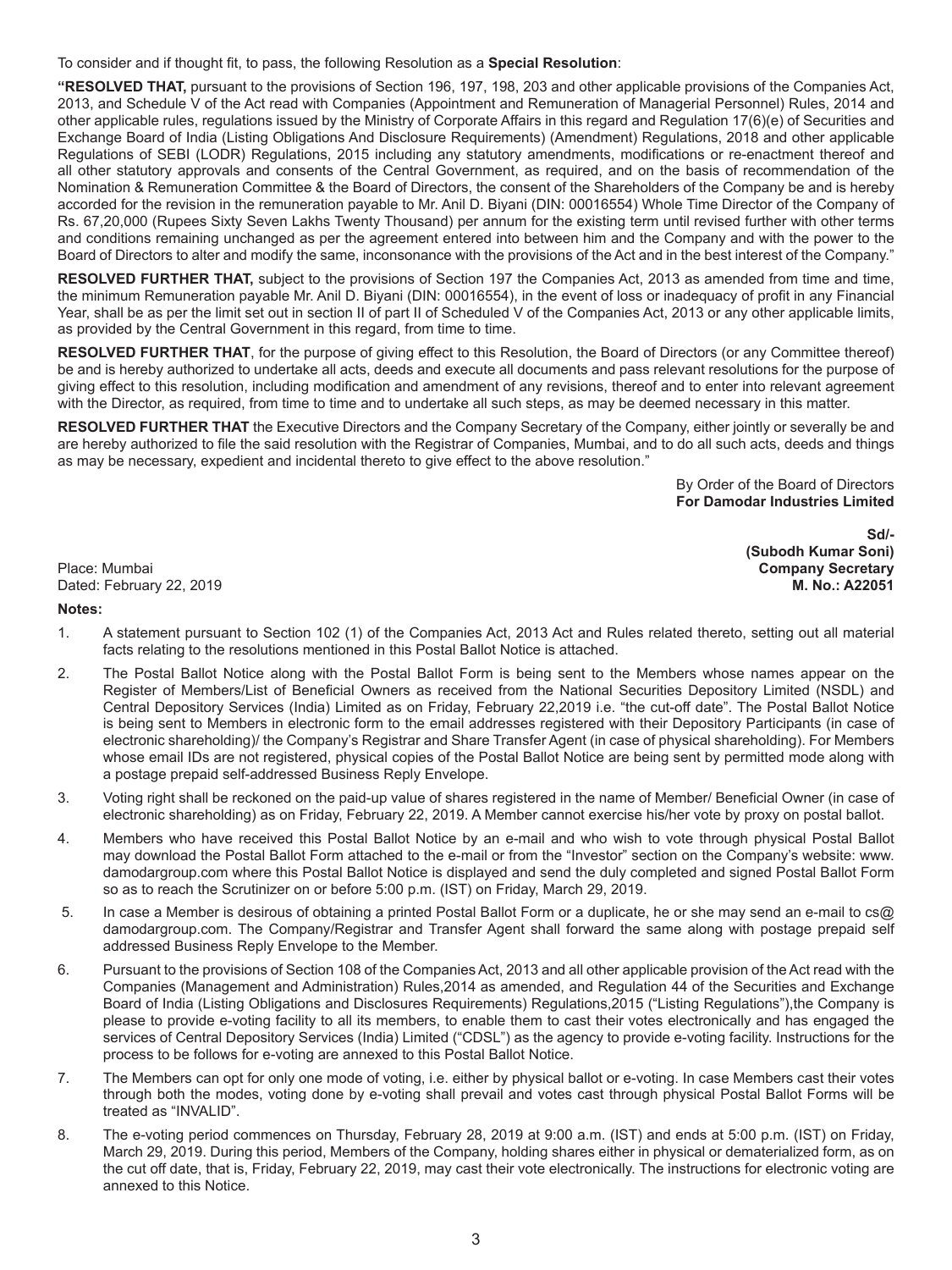- 9. All the material documents referred to in the statement pursuant to section 102 of the Companies Act, 2013 and rules related thereto will be available for inspection at the registered office of the Company during office hours on all working days from the date of dispatch of the Notice till Friday, March 29, 2019.
- 10. For any queries/grievances, in relation to voting through post or electronic means, members may contact Registrar and Transfer Agent (RTA) i.e. Link Intime India Pvt. Ltd. C 101, 247 Park, L.B.S.Marg, Vikhroli (West), Mumbai - 400083, email:cs@ damodargroup.com, Tel:022-49186000, Fax: 022-49186060.
- 11. In case you have any queries or issues regarding e-voting, you may refer the Frequently Asked Questions ("FAQs") and e-voting manual available at www.evotingindia.com, under help section or write an email to helpdesk.evoting@cdslindia.com or call on toll free no. 1800225533.
- 12. The Scrutinizer shall after the conclusion of voting unblock the votes cast through remote e-voting in the presence of at least two witnesses not in the employment of the Company and shall make, not later than Forty Eight hours of the conclusion of voting, a consolidated scrutinizer's report of the total votes cast in favour or against, if any, to the Chairman or any other person authorized by him in writing, who shall countersign the same and declare the result of the voting forthwith.
- 13. The Scrutinizer will submit his report to the Chairman of the Company ('the Chairman') or to any other person authorized by the Chairman after the completion of the scrutiny of the postal ballots (including e-voting). The result of the postal ballot shall be declared on or before Sunday, March 31, 2019 and communicated to the stock exchanges, depository, registrar and share transfer agents and shall also be displayed on the Company's website, www.damodargroup.com.
- 14. Members who have not registered their e-mail address are requested to resister the same with the Company's Registrars and Transfer Agents/Depositary Participant(s) for sending future communication(s) in electronic form.
- 15. The Scrutinizer's decision on the validity of the Postal Ballot shall be final.
- 16. Voting through electronic means:
	- i. In compliance with the provisions of Section 108, 110 of the Act read with rules prescribed thereunder, as amended, and Regulation 44 of the Listing Regulations, the Company is pleased to provide e-voting facility to its shareholders, holding shares in physical or dematerialized form, as on the cut-off date, being Friday, February 22,2019 to exercise their right to vote by electronic means on the business specified in the accompanying Notice through the electronic voting service facility arranged by CDSL. Shareholders have option to vote either through e-voting or through the Ballot Form. If Member casts votes by both modes, then the voting done through e-voting shall prevail and physical Form shall be treated as invalid.
	- ii. The e-voting period commences at 09.00 a.m. on Thursday, February 28, 2019 and ends at 05.00 p.m. on Friday, March 29, 2019. During this period, Member(s) of the Company, holding shares either in physical form or in dematerialized form, as on the cut-off date i.e. Friday, February 22,2019, may cast their vote by e-voting. The e-voting module shall be disabled by CDSL beyond the prescribed date and time for voting thereafter. Once the vote on a resolution is cast by the Member, the Member shall not be allowed to change it subsequently.
	- iii. The process and manner for e-voting are as under:
		- (i) Log on to the e-voting website www.evotingindia.com
		- (ii) Click on Shareholders / Members
		- (iii) Now Enter your User ID
			- a. For CDSL: 16 digits beneficiary ID
			- b. For NSDL: 8 Character DPID followed by 8 Digits Client ID
			- c. Shareholders/ Members holding shares in Physical Form: Enter Folio Number registered with the Company
			- d. Next enter the Image Verification as displayed and Click on "Login"
			- e. If you are holding shares in Demat form and had logged on to www.evotingindia.com and casted your vote earlier for any Company/entity, then your existing password is to be used. If you are a first time user, follow the steps given below.
		- (iv) Fill up the following details in the appropriate boxes:

|                                  | For Members holding shares in Demat Form and Physical Form                                                                                                                                                                                                              |
|----------------------------------|-------------------------------------------------------------------------------------------------------------------------------------------------------------------------------------------------------------------------------------------------------------------------|
| <b>PAN</b>                       | Enter your 10 digit alpha-numeric PAN issued by Income Tax Department (Applicable for both<br>demat shareholders as well as physical shareholders)                                                                                                                      |
|                                  | Members who have not updated their PAN with the Company/Depository Participant are<br>requested to use the first two letters of their name and the last 8 digits of the demat account/<br>folio number in the PAN field.                                                |
|                                  | In case the folio number is less than 8 digits enter the applicable number of 0's before the<br>number after the first two characters of the name in CAPITAL letters. Eg. If your name is<br>Ramesh Kumar with folio number 100 then enter RA00000100 in the PAN field. |
| Dividend Bank<br>Details Or Date | Enter the Dividend Bank Details or Date of Birth (in dd/mm/yyyy format) as recorded in your<br>demat account or in the Company records in order to login.                                                                                                               |
| of Birth (DOB)                   | If both the details are not recorded with the depository or Company please enter the<br>$\bullet$<br>member id / folio number in the Dividend Bank details field as mentioned in instruction (iii).                                                                     |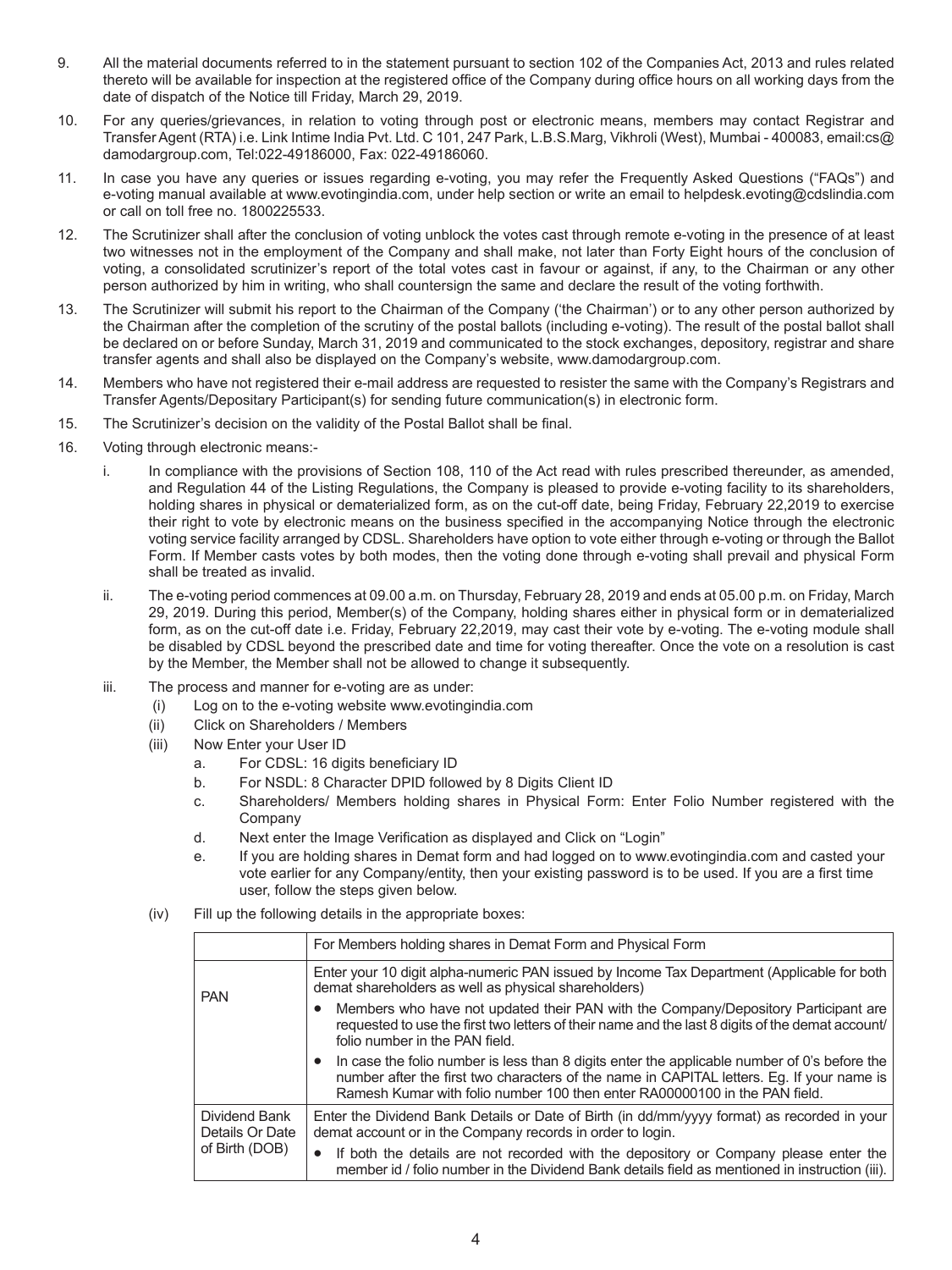- (v) After entering these details appropriately, click on "SUBMIT" tab.
- (vi) Shareholders/Members holding shares in physical form will then reach directly the EVSN selection screen. However, Member(s) holding shares in demat form will now reach 'Password Creation' menu wherein they are required to mandatorily enter their login password in the new password field. Kindly note that this password is also to be used by the demat holders for voting for resolutions of any other company on which they are eligible to vote, provided that Company opts for e-voting through CDSL platform. It is strongly recommended not to share your password with any other person and take utmost care to keep your password confidential.
- (vii) For Member(s) holding shares in physical form, the details can be used only for e-voting on the resolutions contained in this Notice.
- (viii) Click on the relevant EVSN of Damodar Industries Limited on which you choose to vote.
- (ix) On the voting page, you will see Resolutions Description and against the same option "YES/NO" for voting. Select the option YES or NO as desired. The option YES implies that you assent to the Resolution and option NO implies that you dissent to the Resolution.
- (x) Click on the "Resolutions File Link" if you wish to view the entire Resolutions details.
- (xi) After selecting the resolution you have decided to vote on, click on "SUBMIT". A confirmation box will be displayed. If you wish to confirm your vote, click on "OK", else to change your vote, click on "CANCEL" and accordingly modify your vote.
- (xii) Once you "CONFIRM" your vote on the Resolution, you will not be allowed to modify your vote.
- (xiii) You can also take out print of the voting done by you by clicking on "Click here to print" option on the Voting page.
- (xiv) If Demat account holder has forgotten the changed login password then enter the User ID and image verification code and click on "Forgot Password" & enter the details as prompted by the system.
- (xv) Shareholders/ Members can also cast their vote using CDSL's mobile app m-Voting available for android based mobiles. The m-Voting app can be downloaded from Google Play Store. Apple and Window phone users can download the app from App Store and Windows Phone Store respectively. Please follow the instructions as prompted by the mobile app while voting on your mobile.
- (xvi) A. Institutional shareholders (i.e. other than Individuals, HUF, NRI's etc.) are required to log on to ww.evotingindia.com and register themselves as Corporates.
	- B. They should e-mail a scanned copy of the Registration Form bearing the stamp and sign of the entity to helpdesk.evoting@cdslindia.com
	- C. After receiving the login details they have to create a Compliance user who would be able to link the account(s) which they wish to vote on.
	- D. The list of accounts should be mailed to helpdesk.evoting@cdslindia.com and on approval of the accounts they would be able to cast their vote.
	- E. They should upload a scanned copy of the Board Resolution and Power of Attorney (POA) which they have issued in favour of the Custodian, if any, in PDF format in the system for the scrutinizer to verify the same.
- 17. Information and instructions relating to voting through physical Postal Ballot Form:
	- i. Members are requested to carefully read the instructions printed in the Postal Ballot Form and return the Postal Ballot From duly completed with the Assent (FOR) or Dissent (AGAISNT), in the enclosed self –addressed postage pre-paid envelop, so as to reach the Scrutinizer, not later than close of working hours is, 5:00 p.m. (IST) on Friday, March 29, 2019, to be eligible for being considered, failing which, it will be strictly treated as if no reply has been received from the member. The member who has exercised the option of e-voting shall not opt to vote through physical postal ballot. In case of a member exercising both e-voting and postal ballot in that case vote casted through e-voting will be counted and vote casted through postal ballot will be treated as invalid.
	- ii. Members are requested to exercise their voting rights by using the attached Postal Ballot Form only. No other form or photocopy of the form is permitted.
	- iii. Corporate/Institutional Member (that is, other than Individuals, HUF, NRI, etc.) opting for physical ballot are also required to send certified true copy of the Board Resolution/Power of Attorney/Authority Letter, etc., together with attested specimen signature(s) of the duly authorized representative (s), to the Scrutinizer along with the Postal Ballot Form.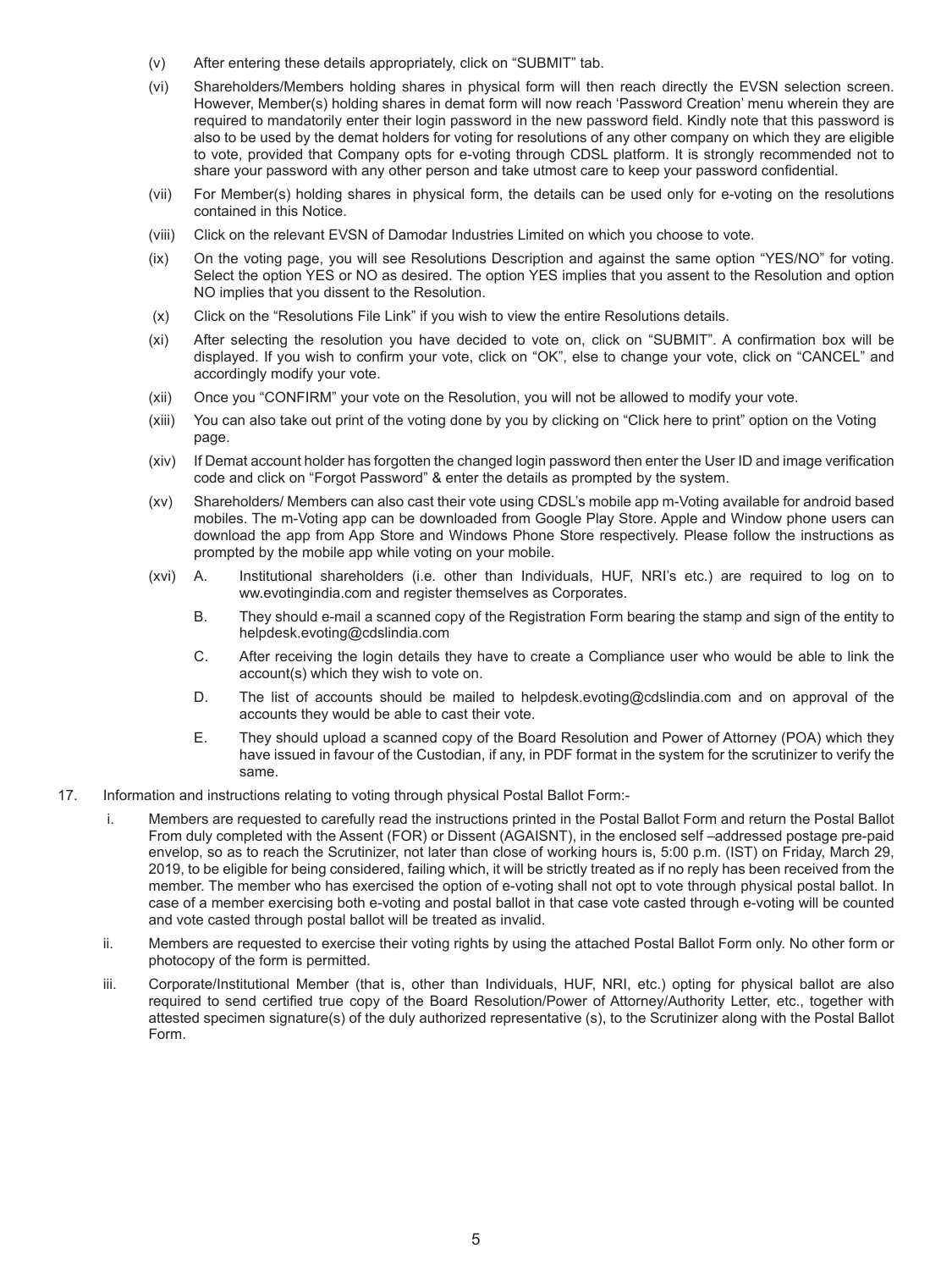## **EXPLANATORY STATEMENT**

## **(PURSUANT TO SECTION 102 OF THE COMPANIES ACT, 2013 FORMING PART OF THE NOTICE)**

## **ITEM NO. 1:**

Based on the recommendation of the Nomination and Remuneration Committee and pursuant to the provisions of Sections 149, 150, 152, 178 and any other applicable provisions of the Companies Act, 2013 and the rules made thereunder [including any statutory modification(s) or re-enactment thereof for the time being in force] read with Schedule IV to the Companies Act, 2013, the Companies (Appointment and Qualification of Directors) Rules, 2014 and SEBI (Listing Obligations and Disclosure Requirements) Regulations, 2015, the Board has proposed the reappointment of Mr.Girdharlal S. Daga (DIN:00115772), who was appointed as an Independent Director of the Company to hold office for a second term of 5 (five) consecutive years with effect from 1st April, 2019 for a term up to 31st March, 2024.

Mr.Girdharlal S. Daga (DIN:00115772) (age 64 years) is a Non-Executive Independent Director of the Company. He joined the Board of Directors of the Company in July,1994. He is also the Chairman of the Audit Committee, Nomination and Remuneration Committee and Stakeholders Relationship Committee of the Company and a Member of the Corporate Social Responsibility Committee of the Company.

Mr. Girdharilal S. Daga (DIN:00115772) holds a Bachelor's degree in commerce and is a fellow Member of Institute of Chartered Accountants of India. He is a Practicing Chartered Accountant with over 39 years' of rich experience in audit of Companies, Banks & Financial tax planning.

Mr.Girdharlal S. Daga (DIN:00115772) does not hold by himself or for any other person on a beneficial basis, any shares in the Company. He is not related to any other Director of the Company. In the opinion of the Board, Mr. Girdharlal S. Daga (DIN:00115772) fulfills the conditions specified in the Companies Act, 2013 as amended and rules made thereunder and Regulation 16(1)(b) of the Listing Regulations, for his reappointment as an Independent Director of the Company and is independent of the management. Copy of the draft letter for reappointment of Mr.Girdharlal S. Daga (DIN:00115772) as an Independent Director of the Company setting out the terms and conditions would be available for inspection without any fee by the Members at the Registered Office of the Company during normal business hours on any working day.

Mr. Girdharlal S. Daga (DIN:00115772) has given a declaration to this effect that he meets the criteria of independence as provided under Section 149(6) of the Act and Regulation 16(1)(b) of the Listing Regulations.

The Board considers that his continued association would be of immense benefit to the Company and it is desirable to continue to avail services of Mr.Girdharlal S. Daga (DIN:00115772) as an Independent Director. Accordingly, the Board recommends the resolution in relation to the reappointment of Mr. Girdharlal S. Daga (DIN:00115772) as an Independent Director, for the approval by the shareholders of the Company by way of Special Resolution.

Except Mr. Girdharlal S. Daga (DIN:00115772), being an appointee and his relatives, none of the Directors and Key Managerial Personnel of the Company and their relatives is concerned or interested, financially or otherwise, in the Resolution set out at Item No. 1 of the Notice. The statement of additional information required to be disclosed as per Secretarial Standard II issued by ICSI and SEBI (Listing Obligations and Disclosures Requirements) Regulations, 2015 is attached at the end of this Explanatory Statement and must be read as the part of this Notice.

## **ITEM NO. 2:**

Mr. Ajay Biyani (DIN: 00014896) was appointed as a Managing Director of the Company w.e.f. April 1,2015 by the Shareholders in the AGM held on August 7, 2015 for a period of five years under Companies Act, 2013. The original date of appointment of Mr. Ajay Biyani (DIN: 00014896) Managing Director was June 5, 1988. During his tenure so far, Mr. Ajay Biyani **(**DIN: 00014896) has, contributed immensely for the business activities of the company and to guide the Company in its expansion activities.

The Nomination and Remuneration Committee keeping in view the expansion in activities ad operations of the Companies, has recommended to increase the remuneration of Mr. Ajay Biyani to Rs. 67,20,000 (Rupees Sixty Seven Lakhs Twenty Thousand) per annum w.e.f 01st April, 2019 for the remainder of his tenure. The same was approved by the Board in the meeting held on Friday, 22th February, 2019. The other terms and conditions of his appointment, as approved by the Shareholders in the 27th AGM shall remain unchanged.

Further, in terms of SEBI (Listing Obligations and Disclosure Requirement) Amendment Regulations, 2018 the remuneration of the Promoter Executive Directors shall not exceed Rs. 5,00,00,000 (Rupees Five crore) or 2.5% of net profits whichever is higher or There is more than one Executive Directors, the aggregate annual remuneration to such directors is exceeds 5% of the net profit. Mr. Ajay Biyani **(**DIN: 00014896) is the Promoter of the Company and his current and proposed remuneration is within the limits prescribed under Companies Act, 2013 and Securities and Exchange Board of India (Listing Obligations and Disclosure Requirements) (Amendment) Regulations, 2018. The prescribed resolution required approval of Shareholders of the company as special resolution under these regulations.

Further, as per the provisions of Section 197 the Companies Act, 2013 as amended from time and time, the minimum Remuneration payable to Mr. Ajay Biyani **(**DIN: 00014896), in the event of loss or inadequacy of profit in any Financial Year, shall be as per the limit set out in section II of part II of Scheduled V of the Companies Act, 2013 or any other applicable limits, as provided by the Central Government in this regard, from time to time.

Pursuant to Sections 196, 197, 198 and all other applicable provisions of the Act and the Companies (Appointment and Remuneration of Managerial Personnel) Rules, 2014 (including any statutory modification(s) or re-enactment thereof for the time being in force), the remuneration payable to Mr. Ajay Biyani **(**DIN: 00014896) is now being placed before the Members for their approval by way of Special Resolution.

The Board of Directors recommends the resolution for the approval of the Members as a Special Resolution. Apart from Mr. Ajay Biyani **(**DIN: 00014896), and his relatives who would be interested in this resolution, none of the other Directors, Key Managerial Personnel ("KMP") of the Company and relatives of the Directors and KMP are, in any way, concerned or interested, financially or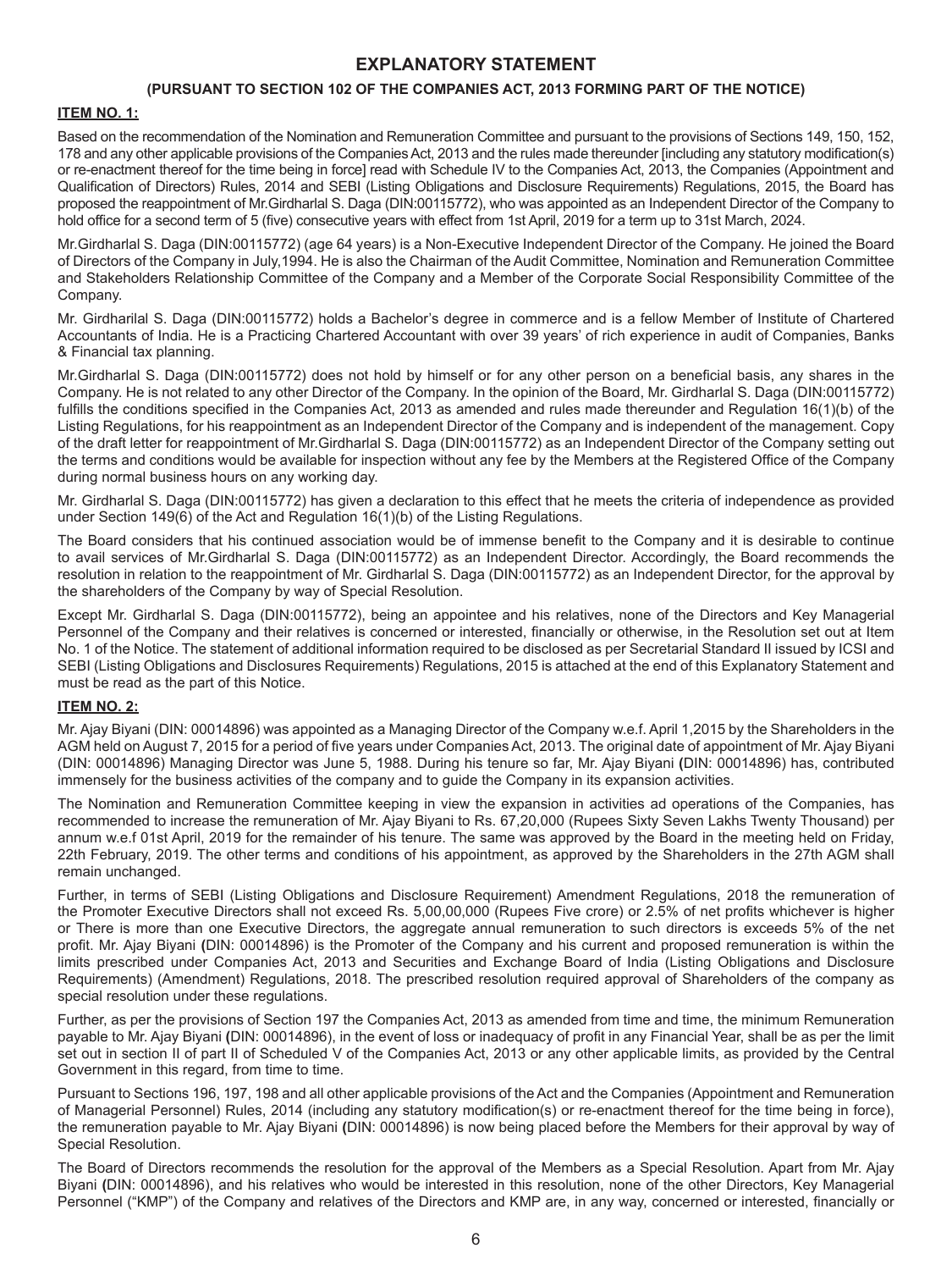otherwise, in these items of businesses, except to the extent of their shareholding interest, if any, in the Company.

The statement of additional information required to be disclosed as per Secretarial Standard II issued by ICSI is attached at the end of this Explanatory Statement and must be read as the part of this Notice.

## **ITEM NO. 3:**

Mr. Arunkumar Biyani (DIN: 00016519) was appointed as a Chairman and Whole Time Director of the Company w.e.f. April 1,2015 by the Shareholders in the AGM held on August 7, 2015 for a period of five years under Companies Act, 2013. The original date of appointment of Mr. Arunkumar Biyani (DIN: 00016519) Chairman and Whole Time Director was February 2, 1992. During his tenure so far, Mr. Arunkumar Biyani (DIN: 00016519) has, contributed immensely for the business activities of the company and to guide the Company in its expansion activities.

The Nomination and Remuneration Committee keeping in view the expansion in activities ad operations of the Companies, has recommended to increase the remuneration of Mr. Arunkumar Biyani (DIN: 00016519) to Rs. 67,20,000 (Rupees Sixty Seven Lakhs Twenty Thousand) per annum w.e.f 01st April, 2019 for the remainder of his tenure. The same was approved by the Board in the meeting held on Friday, 22th February, 2019. The other terms and conditions of his appointment, as approved by the Shareholders in the 27th AGM shall remain unchanged.

Further, in terms of SEBI (Listing Obligations and Disclosure Requirement) Amendment Regulations, 2018 the remuneration of the Promoter Executive Directors shall not exceed Rs. 5,00,00,000 (Rupees Five crore) or 2.5% of net profits whichever is higher or There is more than one Executive Directors, the aggregate annual remuneration to such directors is exceeds 5% of the net profit. Mr. Arunkumar Biyani (DIN: 00016519) is the Promoter of the Company and his current and proposed remuneration is within the limits prescribed under Companies Act, 2013 and Securities and Exchange Board of India (Listing Obligations and Disclosure Requirements) (Amendment) Regulations, 2018. The prescribed resolution required approval of Shareholders of the company as special resolution under these regulations

Further, as per the provisions of Section 197 the Companies Act, 2013 as amended from time and time, the minimum Remuneration payable to Mr. Arunkumar Biyani (DIN: 00016519), in the event of loss or inadequacy of profit in any Financial Year, shall be as per the limit set out in section II of part II of Scheduled V of the Companies Act, 2013 or any other applicable limits, as provided by the Central Government in this regard, from time to time.

Pursuant to Sections 196, 197, 198 and all other applicable provisions of the Act and the Companies (Appointment and Remuneration of Managerial Personnel) Rules, 2014 (including any statutory modification(s) or re-enactment thereof for the time being in force), the remuneration payable to Mr. Arunkumar Biyani (DIN: 00016519) is now being placed before the Members for their approval by way of Special Resolution.

The Board of Directors recommends the resolution for the approval of the Members as a Special Resolution. Apart from Mr. Arunkumar Biyani (DIN: 00016519), and his relatives who would be interested in this resolution, none of the other Directors, Key Managerial Personnel ("KMP") of the Company and relatives of the Directors and KMP are, in any way, concerned or interested, financially or otherwise, in these items of businesses, except to the extent of their shareholding interest, if any, in the Company.

The statement of additional information required to be disclosed as per Secretarial Standard II issued by ICSI is attached at the end of this Explanatory Statement and must be read as the part of this Notice.

## **ITEM NO. 4:**

Mr. Anil D. Biyani (DIN: 00016554) was appointed as a Whole Time Director of the Company w.e.f. April 1,2015 by the Shareholders in the AGM held on August 7, 2015 for a period of five years under Companies Act, 2013. The original date of appointment of Mr. Anil D. Biyani (DIN: 00016554) Whole Time Director was March 28, 1992. During his tenure so far, Mr. Anil D. Biyani (DIN: 00016554) has, contributed immensely for the business activities of the company and to guide the Company in its expansion activities.

The Nomination and Remuneration Committee keeping in view the expansion in activities ad operations of the Companies, has recommended to increase the remuneration of Mr. Anil D. Biyani (DIN: 00016554) to Rs. 67,20,000 (Rupees Sixty Seven Lakhs Twenty Thousand) per annum w.e.f 01st April, 2019 for the remainder of his tenure. The same was approved by the Board in the meeting held on Friday, 22th February, 2019. The other terms and conditions of his appointment, as approved by the Shareholders in the 27th AGM shall remain unchanged.

Further, in terms of SEBI (Listing Obligations and Disclosure Requirement) Amendment Regulations, 2018 the remuneration of the Promoter Executive Directors shall not exceed Rs. 5,00,00,000 (Rupees Five crore) or 2.5% of net profits whichever is higher or There is more than one Executive Directors, the aggregate annual remuneration to such directors is exceeds 5% of the net profit. Mr. Anil D. Biyani (DIN: 00016554) is the Promoter of the Company and his current and proposed remuneration is within the limits prescribed under Companies Act, 2013 and Securities and Exchange Board of India (Listing Obligations and Disclosure Requirements) (Amendment) Regulations, 2018. The prescribed resolution required approval of Shareholders of the company as special resolution under these regulations.

Further, as per the provisions of Section 197 the Companies Act, 2013 as amended from time and time, the minimum Remuneration payable to Mr. Mr. Anil D. Biyani (DIN: 00016554), in the event of loss or inadequacy of profit in any Financial Year, shall be as per the limit set out in section II of part II of Scheduled V of the Companies Act, 2013 or any other applicable limits, as provided by the Central Government in this regard, from time to time.

Pursuant to Sections 196, 197, 198 and all other applicable provisions of the Act and the Companies (Appointment and Remuneration of Managerial Personnel) Rules, 2014 (including any statutory modification(s) or re-enactment thereof for the time being in force), the remuneration payable to Mr. Anil D. Biyani (DIN: 00016554) is now being placed before the Members for their approval by way of Special Resolution.

The Board of Directors recommends the resolution for the approval of the Members as a Special Resolution. Apart from Mr. Anil D. Biyani (DIN: 00016554), and his relatives who would be interested in this resolution, none of the other Directors, Key Managerial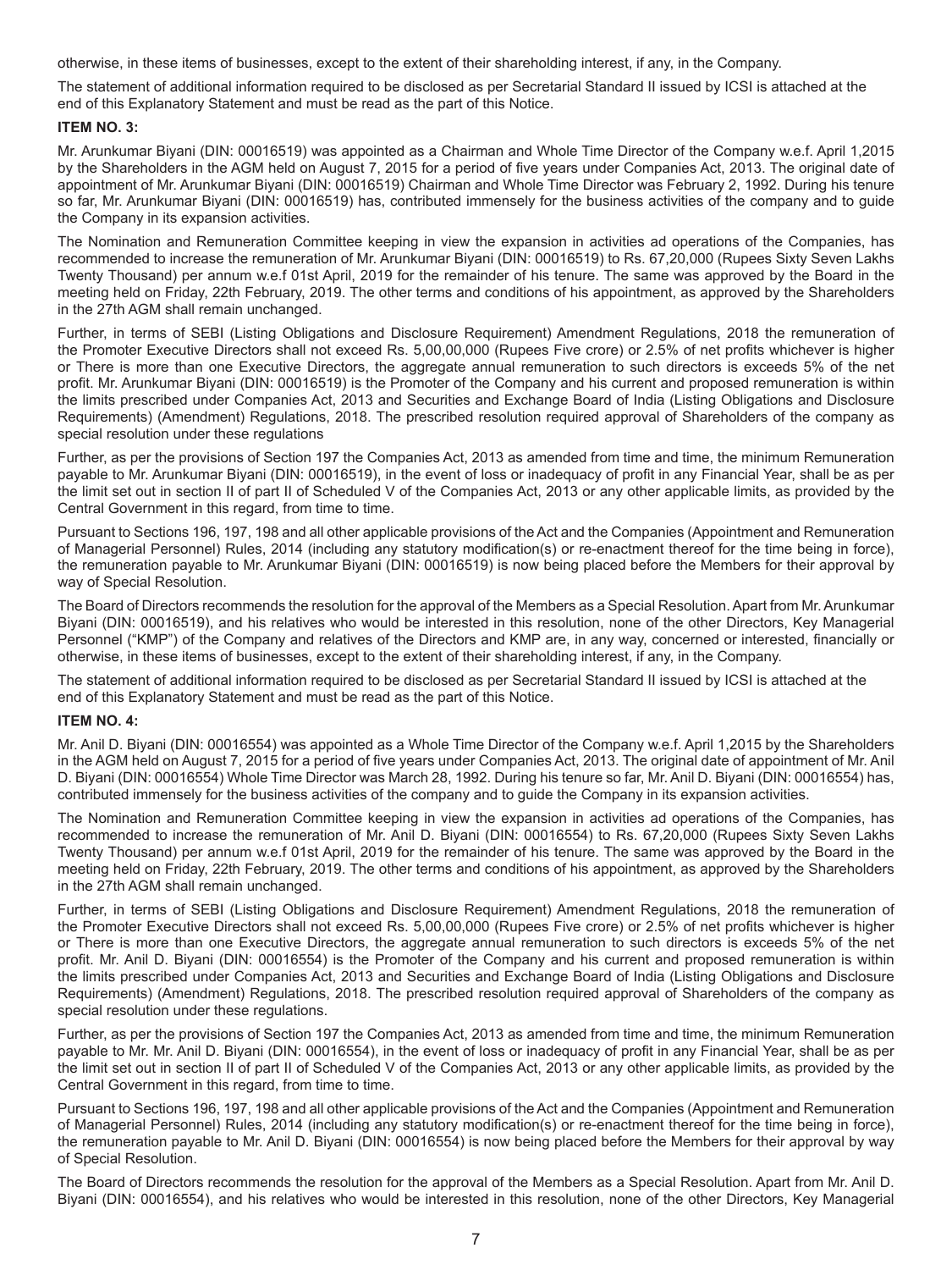Personnel ("KMP") of the Company and relatives of the Directors and KMP are, in any way, concerned or interested, financially or otherwise, in these items of businesses, except to the extent of their shareholding interest, if any, in the Company.

The statement of additional information required to be disclosed as per Secretarial Standard II issued by ICSI is attached at the end of this Explanatory Statement and must be read as the part of this Notice.

## **Disclosure under Regulation 36 (3) of SEBI (Listing Obligations and Disclosure Requirements) Regulations, 2015 and Secretarial Standards-2 issued by ICSI for Item No. 1,2,3&4:**

| <b>Name</b>                                                                              | Mr. Girdharlal S. Daga<br>(DIN: 00115772)                                                                                                                                                                                                                                                                                                              | Mr. Arunkumar Biyani<br>(DIN: 00016519)                                                                                  | Mr. Ajay Biyani<br>(DIN: 00014896)                                                                                     | Mr. Anil D. Biyani<br>(DIN: 00016554)                                                                                  |
|------------------------------------------------------------------------------------------|--------------------------------------------------------------------------------------------------------------------------------------------------------------------------------------------------------------------------------------------------------------------------------------------------------------------------------------------------------|--------------------------------------------------------------------------------------------------------------------------|------------------------------------------------------------------------------------------------------------------------|------------------------------------------------------------------------------------------------------------------------|
| Age                                                                                      | 64                                                                                                                                                                                                                                                                                                                                                     | 63                                                                                                                       | 57                                                                                                                     | 55                                                                                                                     |
| Qualification                                                                            | B.Com. and fellow<br>Member of Institute of<br><b>Chartered Accountants of</b><br>India                                                                                                                                                                                                                                                                | <b>B.Com</b>                                                                                                             | B. Com.                                                                                                                | Bachelor of<br><b>Business</b><br>Administration                                                                       |
| <b>Experience</b>                                                                        | He is a Practicing<br><b>Chartered Accountant</b><br>with over 39 years' of<br>rich experience in Audit<br>of Companies, Banks<br>& Financial, tax planning.                                                                                                                                                                                           | Has expertise in<br>financial management<br>& Project Advisory &<br>Financing and working<br><b>Capital Arrangements</b> | Production,<br>Marketing, and<br>Administration                                                                        | Vast and rich<br>experience<br>in the field<br>of Marketing,<br>Trading and<br>Corporate<br>Management                 |
| No. of Shares held                                                                       | Nil                                                                                                                                                                                                                                                                                                                                                    | 2650000                                                                                                                  | 3400000                                                                                                                | 2950000                                                                                                                |
| <b>Terms &amp; Conditions</b>                                                            | Mr. Girdharlal S. Daga<br>(DIN: 00115772),<br>was appointed as an<br>Independent Director on<br>the Board of Directors of<br>the Company for a term<br>of 5 years with effect<br>from 1st April, 2014, in<br>the AGM held in 2014.<br>Further, his appointment<br>is now proposed for<br>02nd term of 05 years<br>commencing from 01st<br>April, 2019. | There is no change<br>or modifications in the<br><b>Terms and Conditions</b><br>except revision in the<br>Remuneration.  | There is no<br>change or<br>modifications in<br>the Terms and<br>Conditions except<br>revision in the<br>Remuneration. | There is no<br>change or<br>modifications in<br>the Terms and<br>Conditions except<br>revision in the<br>Remuneration. |
| <b>Remuneration Last Drawn</b>                                                           | <b>NIL</b>                                                                                                                                                                                                                                                                                                                                             | Rs.57,60,000/- p.a.                                                                                                      | Rs.57,60,000/-<br>p.a.                                                                                                 | Rs.57,60,000/-<br>p.a.                                                                                                 |
| Remuneration sought to be<br>paid                                                        | <b>NIL</b>                                                                                                                                                                                                                                                                                                                                             | Rs.67,20,000/- p.a.                                                                                                      | Rs.67,20,000/-<br>p.a.                                                                                                 | Rs.67,20,000/-<br>p.a.                                                                                                 |
| <b>Number of Board Meetings</b><br>attended during the Financial<br><b>Year 2017-18</b>  | 5 out of 6                                                                                                                                                                                                                                                                                                                                             | 6 out of 6                                                                                                               | 6 out of 6                                                                                                             | 6 out of 6                                                                                                             |
| <b>First Date of Appointment</b>                                                         | 05.07.1994                                                                                                                                                                                                                                                                                                                                             | 09.02.1992                                                                                                               | 05.06.1988                                                                                                             | 28.03.1992                                                                                                             |
| Date of Appointment in<br>current terms                                                  | 01.04.2014                                                                                                                                                                                                                                                                                                                                             | 01.04.2015                                                                                                               | 01.04.2015                                                                                                             | 01.04.2015                                                                                                             |
| <b>Relationship with other</b><br>Directors/ Manager/ Key<br><b>Managerial Personnel</b> | Nil                                                                                                                                                                                                                                                                                                                                                    | Brother of Mr. Ajay<br>Biyani & Mr. Anil D.<br>Biyani                                                                    | Brother of Mr.<br>Arunkumar Biyani<br>& Mr. Anil D.<br>Biyani                                                          | Brother of Mr.<br>Arunkumar Biyani<br>& Mr. Ajay Biyani                                                                |
| Directorships held in other<br><b>Companies in India</b>                                 | Nil                                                                                                                                                                                                                                                                                                                                                    | Damosuam Carriers<br>Private Limited                                                                                     | Damosuam<br><b>Carriers Private</b><br>Limited                                                                         | Nil                                                                                                                    |
| <b>Committee Membership held</b><br>in other Companies                                   | Nil                                                                                                                                                                                                                                                                                                                                                    | Nil                                                                                                                      | Nil                                                                                                                    | Nil                                                                                                                    |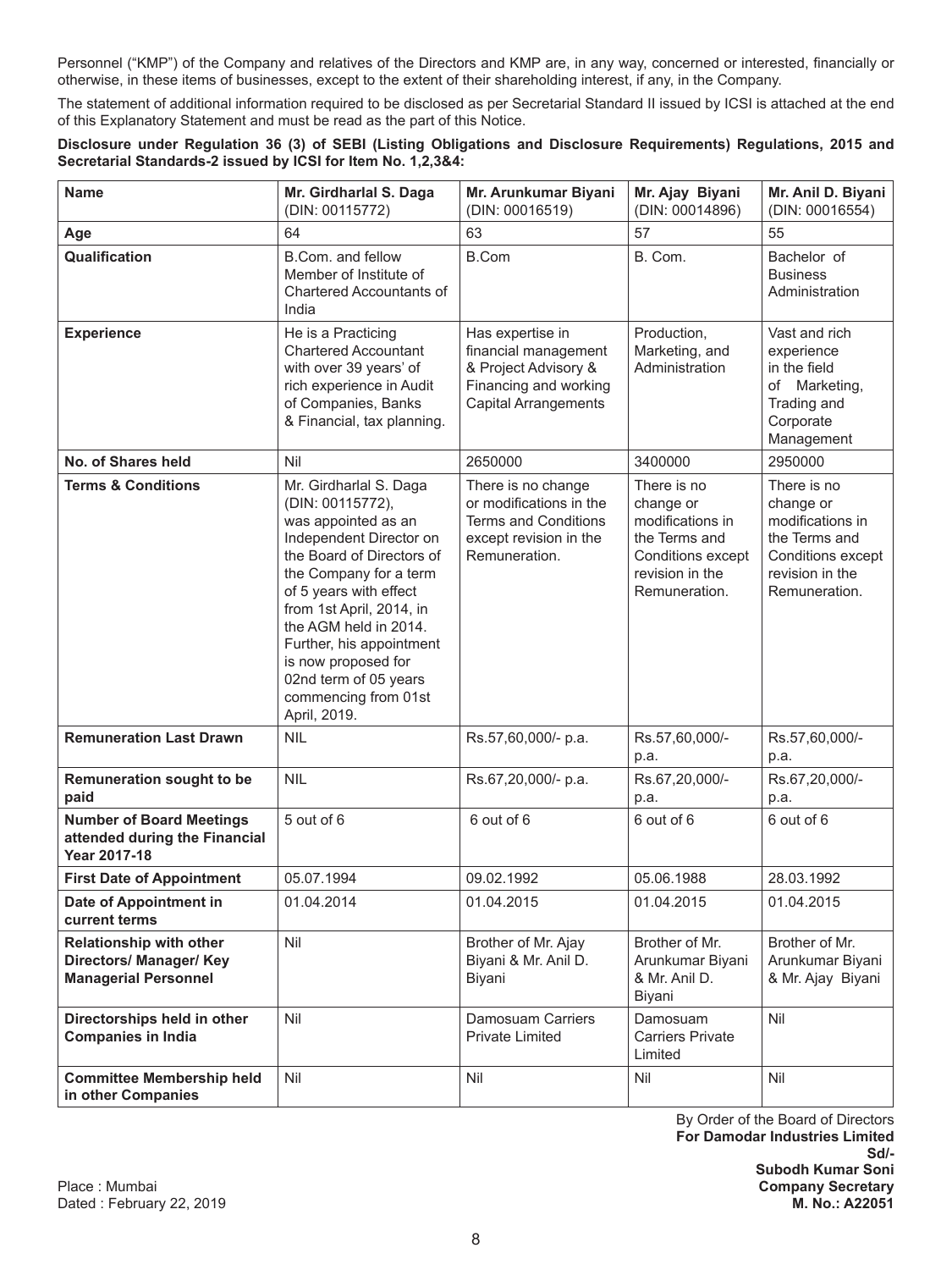

**CIN**: L17110MH1987PLC045575

**Regd. Office** : 19/22 & 27/30, Madhu Estate, Pandurang Budhkar Marg, Worli, Mumbai, Maharashtra, 400013 **Tel**.: 022-66610301; **Fax**: 022-66610308; **Email**: cs@damodargroup.com; **Web**: www.damodargroup.com

## **POSTAL BALLOT FORM**

(To be returned to the Scrutinizer appointed by the Applicant Company)

Srl.No.:

| Name and Registered Address of     |  |
|------------------------------------|--|
| the Sole/ First-named Member as    |  |
| Registered with the Company        |  |
|                                    |  |
|                                    |  |
| Name(s) of Joint Holders(if any)   |  |
|                                    |  |
| Registered Folio No. / DP ID       |  |
| / Client ID<br>$No.*$<br>$No.*$    |  |
| (*Applicable to Investors holding) |  |
| shares in dematerialized form)     |  |
| Number of shares held              |  |

I/We hereby exercise my/our vote in respect of the Special Business to be passed through Postal Ballot/e-voting by conveying my/our assent (FOR) or dissent (AGAINST) to the said resolution(s) by placing the tick  $(\sqrt{})$  mark at the appropriate box below:

| SI. | <b>Description</b>                                                                                                                                                                                                                                                                           | <b>Resolution</b> | No. of | I/We assent to          | I/We dissent to             |
|-----|----------------------------------------------------------------------------------------------------------------------------------------------------------------------------------------------------------------------------------------------------------------------------------------------|-------------------|--------|-------------------------|-----------------------------|
| No. |                                                                                                                                                                                                                                                                                              | <b>Type</b>       | shares | the Resolution<br>(FOR) | the Resolution<br>(AGAINST) |
| 1.  | To consider and approve the re-appointment<br>of Mr. Girdharlal S. Daga (DIN: 00115772)<br>as an Independent Director of the Company<br>for the 2nd term of five $(5)$ years<br>commencing from 01st April, 2019 pursuant<br>to provision of Section $149$ (1) of the<br>Companies Act, 2013 | Special           |        |                         |                             |
| 2.  | To consider and approve the matter of<br>revision in remuneration of Mr. Ajay Biyani<br>(DIN: 00014896) Managing Director of the<br>Company                                                                                                                                                  | Special           |        |                         |                             |
| 3.  | To consider and approve the matter of<br>revision in remuneration of Mr. Arunkumar<br>(DIN: 00016519) Chairman and<br>Biyani<br>Whole Time Director of the Company                                                                                                                           | Special           |        |                         |                             |
| 4.  | To consider and approve the matter of<br>revision in remuneration of Mr. Anil D.<br>Biyani (DIN: 00016554) Whole Time<br>Director of the Company                                                                                                                                             | Special           |        |                         |                             |

**Place:**

## **(Signature of the Member)**

## **ELECTRONIC VOTING PARTICULARS**

The e-voting facility is available at the link https://www.evotingindia.com.The electronic voting particulars are set out as follows:

| <b>EVEN</b>                                            | <b>USER ID</b> |                                         | <b>PASSWORD</b>                  |
|--------------------------------------------------------|----------------|-----------------------------------------|----------------------------------|
| (e-Voting Event Number)                                |                |                                         |                                  |
|                                                        |                |                                         |                                  |
| Commencement of e-voting :                             |                | End of E-voting                         |                                  |
| From: Thursday February 28, 2019, 9.00 A.M.            |                | Up To: Friday March 29, 2019, 5.00 P.M. |                                  |
| Last date of receipt via postal ballot (Physical Mode) |                |                                         | Friday March 29, 2019, 5.00 P.M. |

**Note**: Please read carefully the instructions printed overleaf before exercising your vote.